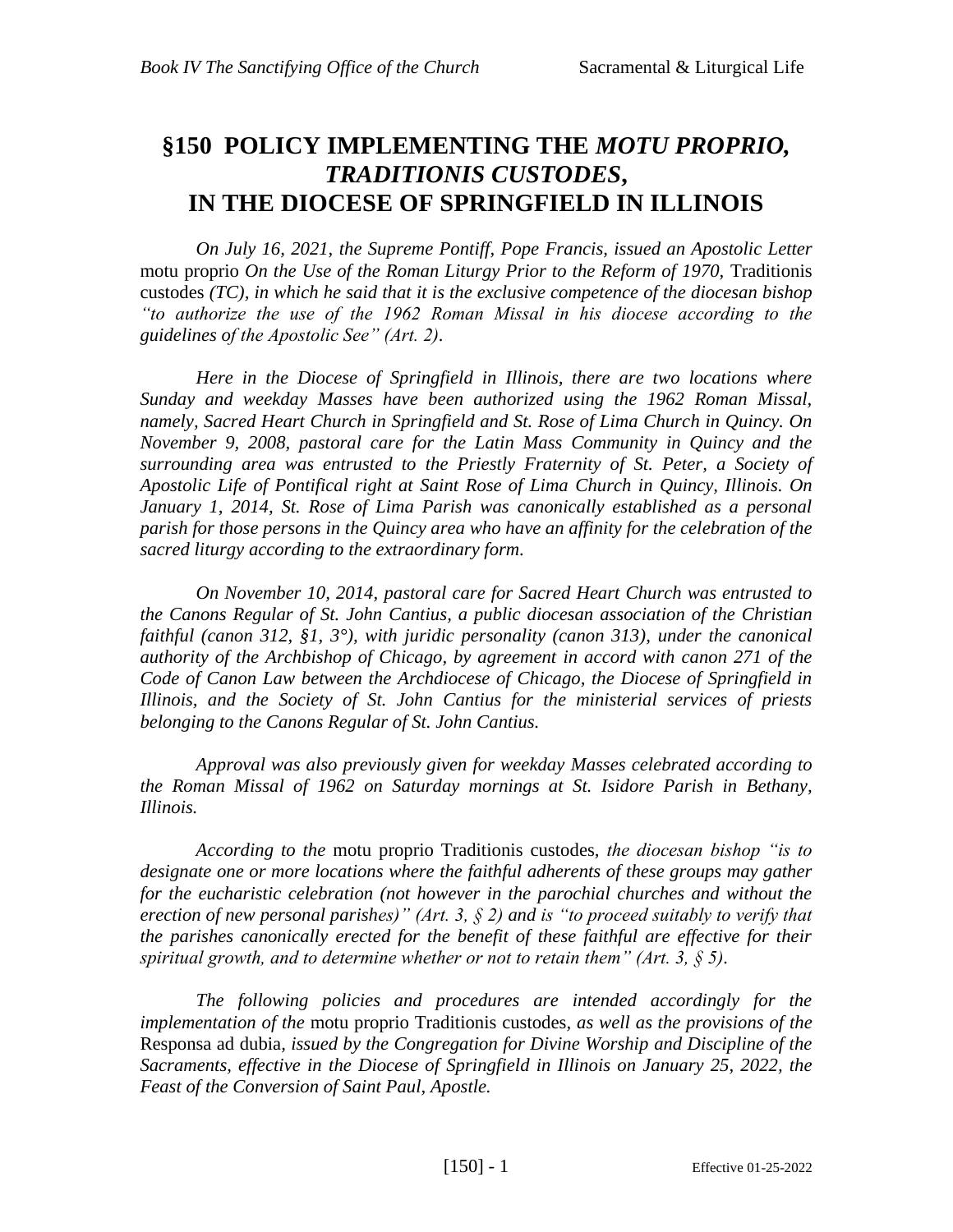**150.1.** *Policy* The use of the Roman Liturgy prior to the reform of 1970 is to be conducted in the Diocese of Springfield in Illinois in accord with the *Apostolic Letter*  issued *motu proprio* by Pope Francis*, Traditionis custodes*, and as further delineated in these policies and procedures.

# **§151 DETERMINATION THAT THESE GROUPS DO NOT DENY THE VALIDITY AND THE LEGITIMACY OF THE LITURGICAL REFORM (***TC***, ART. 3, § 1)**

**151.1.** *Policy* Through the assurance of those entrusted with their pastoral care, it shall be determined by the Bishop of Springfield in Illinois that the groups who attend the Masses according to the Roman Missal of 1962 do not deny the validity and the legitimacy of the liturgical reform, dictated by Vatican Council II and the Magisterium of the Supreme Pontiffs (*TC*, Art. 3, § 1).

# **§152 DESIGNATION OF LOCATIONS WHERE THE FAITHFUL ADHERENTS OF THESE GROUPS MAY GATHER FOR THE EUCHARISTIC CELEBRATION (***TC***, ART. 3, § 2)**

### **§152.1 St. Rose of Lima Church, Quincy, Illinois**

**152.1.1.** *Policy* The Bishop of Springfield in Illinois has determined that Saint Rose of Lima Parish in Quincy, Illinois, canonically erected for the benefit of these faithful, is effective for the spiritual growth of the faithful and is therefore retained (*TC*, Art. 3, § 5).

**152.1.2.** *Policy* The Priestly Fraternity of St. Peter, as a Society of Apostolic Life erected by the Pontifical Commission Ecclesia Dei, to whom the pastoral care of Saint Rose of Lima Parish in Quincy, Illinois, has been entrusted, falls under the competence of the Congregation for Institutes of Consecrated Life and Societies for Apostolic Life (*TC*, Art. 6).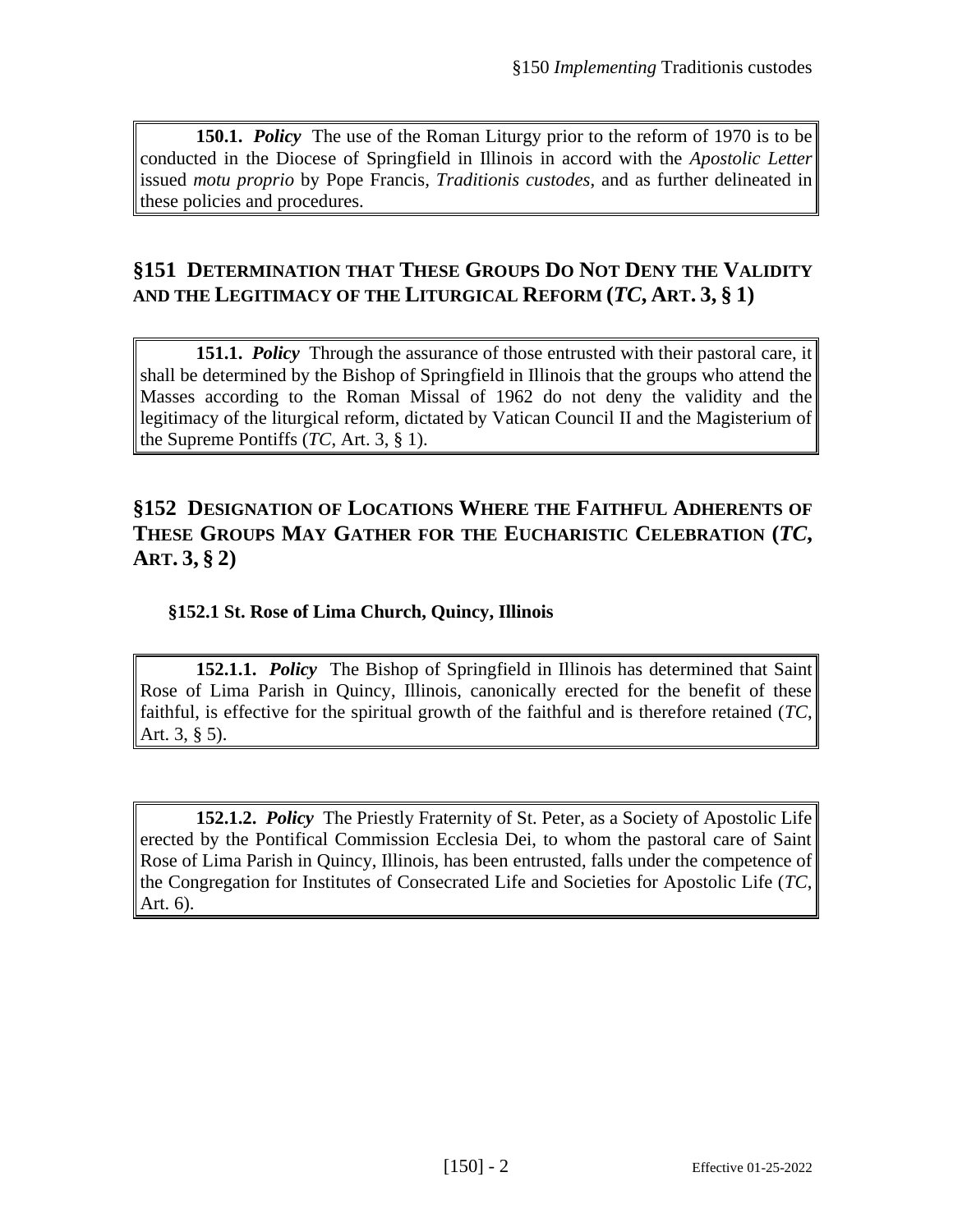#### **§152.2 Sacred Heart Church, Springfield, Illinois**

**152.2.1.** *Policy* Sacred Heart Church in Springfield is designated as a nonparochial church for the eucharistic celebrations according to the Missal of 1962 (*TC*, Art. 3, § 2).

**152.2.2.** *Policy* The priests of the Canons Regular of the Society of Saint John Cantius, incardinated in the Archdiocese of Chicago, are entrusted with these celebrations and with the pastoral care of the faithful who attend the Masses at Sacred Heart Church in Springfield, Illinois (*TC*, Art. 3, § 4), in accord with the following provisions:

1. All Masses celebrated by the Canons Regular in the Diocese of Springfield will be celebrated on the first Sunday of the month according to the *Novus Ordo*;

2. A plan of catechesis will be presented to assist and accompany those attached to the former rite to fully appreciate the restoration of the liturgy and the teachings of the Council; and

3. As requested by the Archbishop of Chicago, the priests incardinated in the Archdiocese of Chicago serving in the Diocese of Springfield in Illinois will be asked to affirm in their written petition to celebrate the sacraments in the earlier liturgical form that the restored liturgy of the Council is the unique expression of the *lex orandi* of the Roman Rite (Art. 1).

#### *Procedures*:

- **a)** Helping people to appreciate the *Novus Ordo* Mass "may also mean creatively including elements that people have found nourishing in celebrating the pre-Vatican form of the Mass, which has always been an option in the Mass reformed by the Council, e.g., reverent movement and gestures, use of Gregorian chant, Latin, and incense, as well as extended periods of silence within the liturgy" (Preamble to the Policy of the Archdiocese of Chicago for Implementing *Traditionis custodes*).
- **b)** Dispensation to celebrate the Sacraments according to the *Rituale Romanum* of 1952 should be requested of the diocesan bishop on *ad hoc* basis.

#### **§153.1 St. Isidore Parish, Bethany, Illinois**

**153.1.1.** *Policy* Weekday Masses may continue to be celebrated according to the Missal of 1962 on Saturdays at St. Isidore Church, Bethany (per canon 87, §1 of the *Code of Canon Law*.)